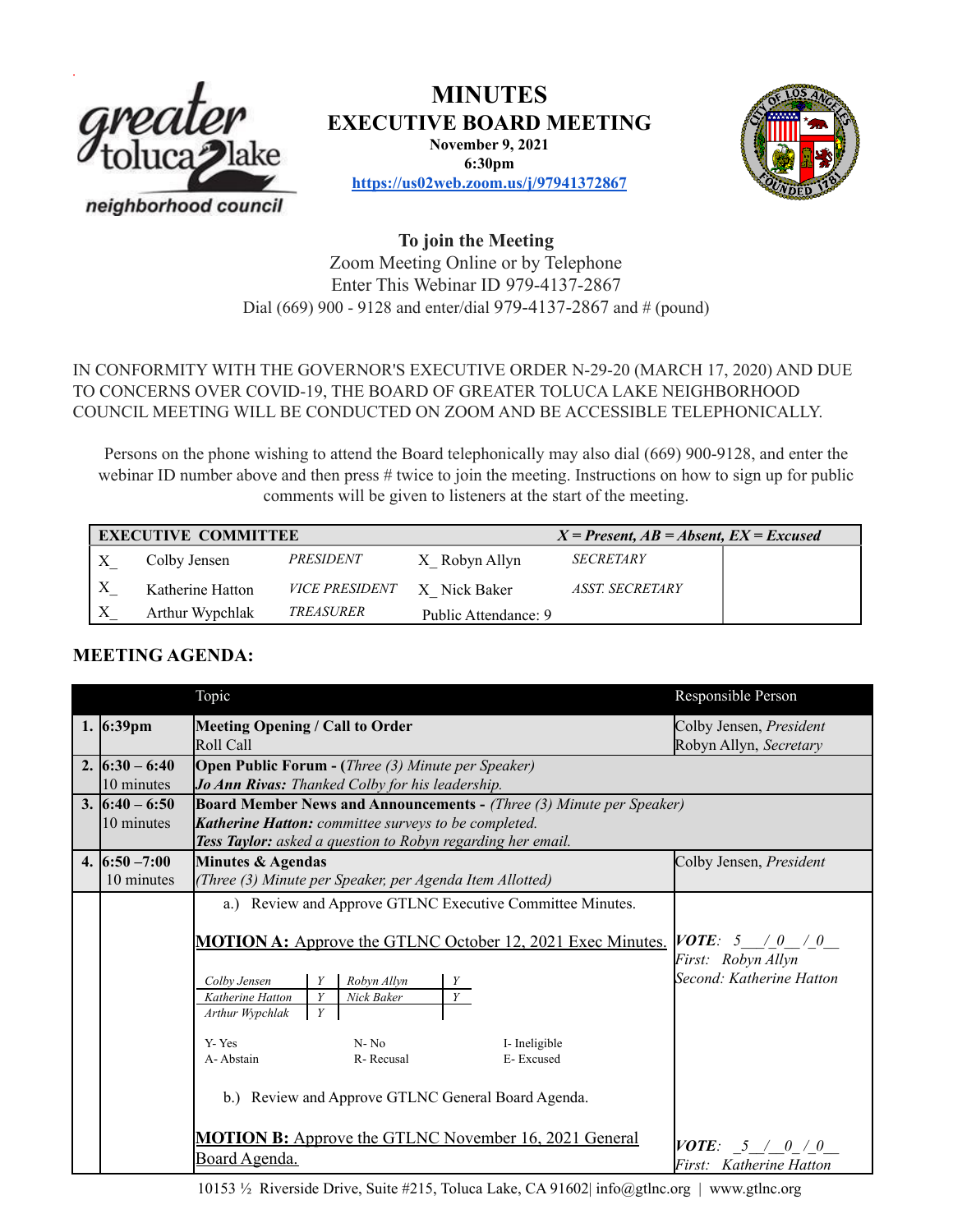

**MINUTES** EXECUTIVE/ BOARD MEETING November 9, 2021 Page 2 of 3



|                       |                                                                                              | Second: Nick Baker                             |
|-----------------------|----------------------------------------------------------------------------------------------|------------------------------------------------|
|                       | Colby Jensen<br>Robyn Allyn<br>Y                                                             |                                                |
|                       | $\overline{Y}$<br>Katherine Hatton<br>Y<br>Nick Baker                                        |                                                |
|                       | Y<br>Arthur Wypchlak                                                                         |                                                |
|                       | Y-Yes<br>I- Ineligible<br>N-No                                                               |                                                |
|                       | A-Abstain<br>R-Recusal<br>E-Excused                                                          |                                                |
|                       |                                                                                              |                                                |
|                       |                                                                                              |                                                |
| $5. \mid 7:00 - 7:10$ | <b>Treasurer Report</b>                                                                      | Arthur Wypchlak, Treasurer                     |
| 10 minutes            | - (Three (3) Minute per Speaker, per Agenda Item Allotted)                                   |                                                |
|                       | <b>MOTION C:</b> Approve the <b>October 2021 MER</b> and expenditures for $ VOTE:$ 5 / 0 / 0 |                                                |
|                       |                                                                                              |                                                |
|                       | reconciliation submission to the City Clerk.                                                 | First: Robyn Allyn<br>Second: Katherine Hatton |
|                       |                                                                                              |                                                |
|                       | Robyn Allyn<br>Colby Jensen<br>Y<br>$\overline{Y}$<br>Katherine Hatton<br>Y<br>Nick Baker    |                                                |
|                       | Arthur Wypchlak<br>Y                                                                         |                                                |
|                       |                                                                                              |                                                |
|                       | Y-Yes<br>$N - No$<br>I-Ineligible                                                            |                                                |
|                       | A-Abstain<br>R-Recusal<br>E-Excused<br>Nick Baker: social media budget question.             |                                                |
|                       | Robyn Allyn: suggested to take this to Outreach Committee for discussion.                    |                                                |
|                       | Nick Baker: Question was asked about TYS and payments and that the next                      |                                                |
|                       | Outreach will be in January 2022.                                                            |                                                |
|                       | Arthur Wychlak: will be speaking to TYS to resolve an issues.                                |                                                |
|                       |                                                                                              |                                                |
| 6. $7:10 - 7:20$      | <b>On-Going Business</b>                                                                     | Colby Jensen, President                        |
| 10 minutes            | (Three (3) Minute per Speaker, per Agenda Item Allotted)                                     |                                                |
|                       |                                                                                              |                                                |
|                       |                                                                                              |                                                |
|                       | NPG YMCA<br>$\bullet$                                                                        |                                                |
|                       | Casey Banks: new Executive Director of YMCA- & Sydney                                        |                                                |
|                       | Tweedley spoke to GTLNC about NPG looking for support to                                     |                                                |
|                       | their program. Asking for \$2,000 to help fund 10 families to                                |                                                |
|                       | participate. Leadership program for youth & government.                                      |                                                |
|                       | <b>ACTION: Create Motion to add NPG for General Board</b>                                    |                                                |
|                       | agenda.                                                                                      |                                                |
|                       | <b>Board &amp; Public:</b> asked questions about program & funding                           |                                                |
|                       | info.<br>Tess Taylor: stated that she is a member of YMCA.                                   |                                                |
|                       | <b>Budget allocation</b><br>$\bullet$                                                        |                                                |
|                       | Colby Jensen: offers Board & Public to submit NPG                                            |                                                |
|                       | Dark in December                                                                             |                                                |
|                       | GAC & Environmental committees will meet in December. All other                              |                                                |
|                       | committees including Exec & General will be dark in December.                                |                                                |
|                       | Outreach is going to make a decision to have or not have a meeting                           |                                                |
|                       | in December by General Board meeting.                                                        |                                                |
| $7.  7:20-7:30$       | New Business: News, announcements, topics of discussion                                      |                                                |
| 10 minutes            | (Three (3) Minute per Speaker, per Agenda Item Allotted)                                     |                                                |
|                       | Katherine Hatton: Training module on by laws, committees should not have                     |                                                |
|                       | a quorum of board members.                                                                   |                                                |
|                       | <b>Shawn Besharaty:</b> PS committee has had difficulty meeting quorum.                      |                                                |